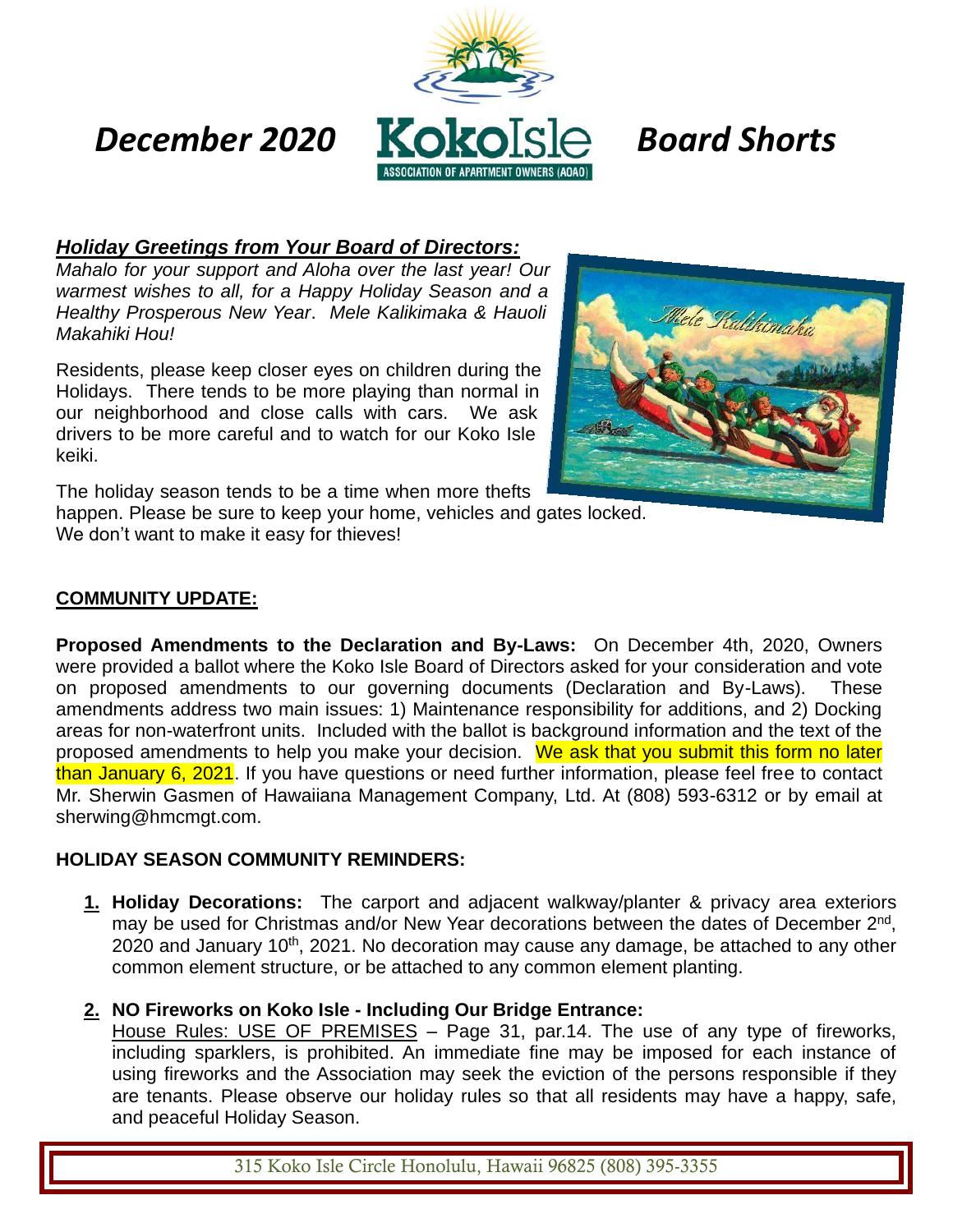#### **Common House Rule violations:**

As the Holiday Season approaches, we would like to remind everyone of our Koko Isle House Rules pertaining to "Quiet Enjoyment". These rules apply to all noise, grilling, and construction noise on Koko Isle that help us all enjoy a peaceful quiet neighborhood.

#### **1. HOUSE RULES – PAGE 25 - QUIET ENJOYMENT**

- *a) Nuisances of every kind and/or nature are prohibited.*
- *b) No person shall permit or cause any sound or noise, of any kind, at any time, to exist or to continue which unreasonably interferes with the rights, comfort, or convenience of any other person.*
- *c) In particular, the hours of 10:00 p.m. through 8:00 a.m. nightly shall be quiet hours; except that quiet hours shall begin on midnight on Friday, Saturday and the night preceding a holiday. Noise associated with the maintenance, repair or remodeling of units, vehicles or boats is restricted to the hours of 8:00 a.m. through 5:00 p.m., Monday through Saturday.*
- *d) No person shall permit or cause any smell or odor, of any kind, at any time, to exist or to continue which unreasonably interferes with the rights, comfort, or convenience of any other person.*
- *e) No person shall engage in any conduct which poses an unreasonable risk of harm to any person or to any property, or which may unreasonably disturb any person's reasonable expectation of peace or quiet enjoyment of Koko Isle.*
- **3. Other common House Rules guests are not aware of:**
	- **a) The swimming pool and boat yard are closed to all guests and non-residents of Koko Isle.**
	- **b) No Skateboarding, skating, wave boarding or use of other such devices on any portion of the common elements are allowed.**
	- c) No over-night parking without a parking pass and please remind your guests to not park in "Reserved" parking stalls. Passes available at the Resident Manager's office.
	- d) **Koko Isle is a residential community and short-term vacation rentals are prohibited.**

#### **Pet Reminders:**

- **5. Please Pick-Up your pet's waste!!!**
- **6. Dogs:** We are receiving complaints of dog owners allowing their dogs to roam freely on Koko Isle. Please keep your pets on a leash.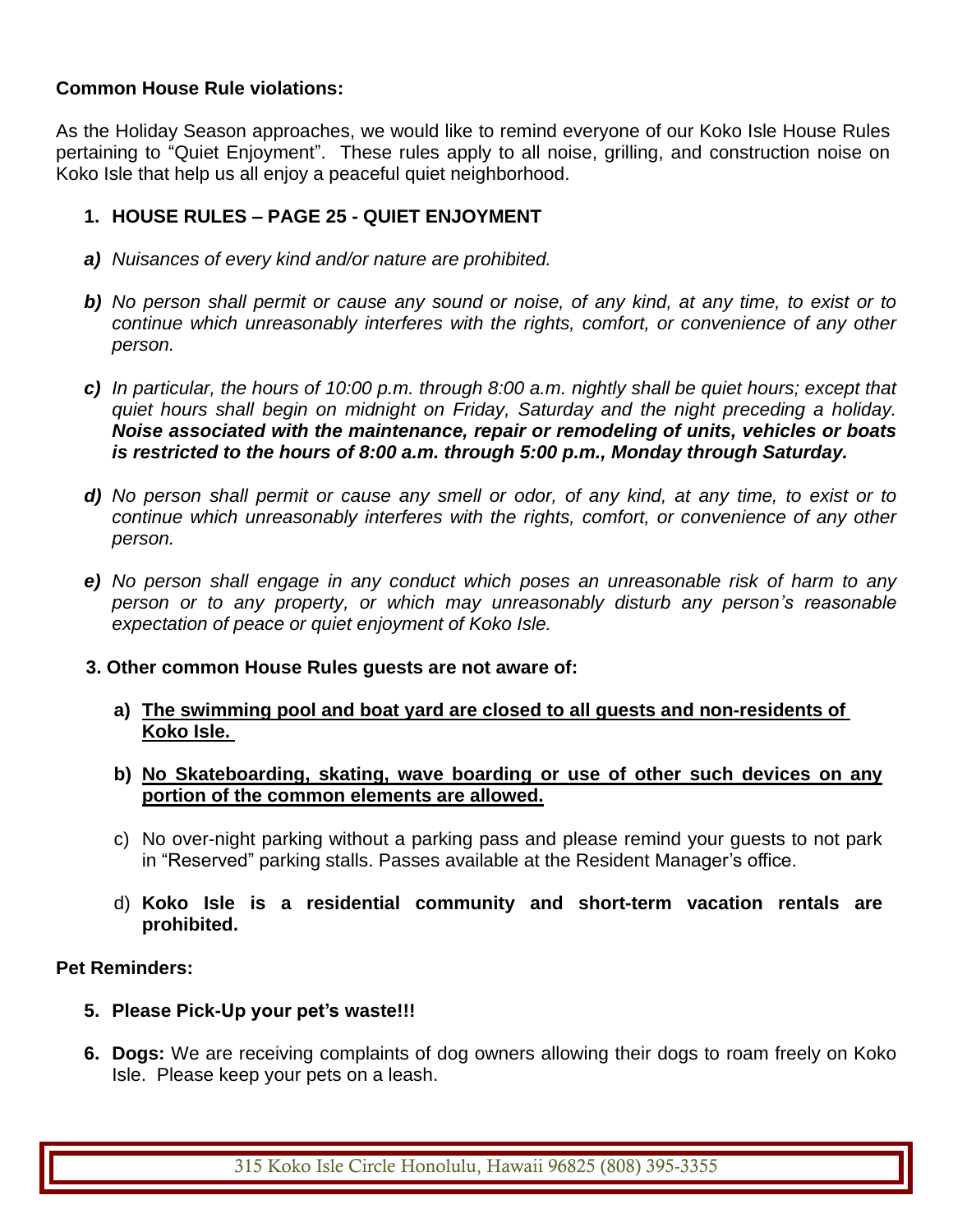*Koko Isle House Rules, Pg. 23, Pets, Para 2. Pets shall not be allowed out of a unit or on the common elements unless in the custody of the owner or responsible handler and kept on a leash or inside a carrier which provides continuous control of the pet at all times.*

#### **PROJECTS IN PROCESS:**

**Paver Project:** Futura Stone of Hawaii LLC will continue paver work over the Holiday Season working on punch list items and the center pathway. There will be no work on Federal Holidays, however, there may be limited work during selected Saturdays. The next major area Units, 101 through 119, is expected to begin around the second week of Jan. 2021.

#### **UP COMING PROJECTS:**

**Painting Project:** We plan to paint the exterior of all Koko Isle buildings beginning late Spring of 2021. Please plan to repair all owner responsible projects before then. Specifically, review all deck and balcony railing and waterside deck aprons. See the resident manager for specifications for the approved balcony / deck railing design. Ropes are no longer allowed on Koko Isle railings as it does not conform to current Building Codes and therefore should be replaced. The Resident Manager and Building & Grounds Committee will inspect all railings and advise residents of those not in compliance.

**Waterside Inspections:** In order to maintain the professional appearance of our community, we perform regular property inspections. We recently completed carport inspections that resulted in many complimentary reviews. Over the next two months, the Resident Manager and the Building & Grounds Committee will conduct waterside unit inspections. This will help residents prepare for painting our buildings in the spring.

#### **Approved Koko Isle Board Meeting Minutes:** Available in Resident Manager's Office.

#### **Up Coming Events:**

**Christmas Day:**  Friday December 25<sup>th</sup>, 2020 - Koko Isle Office will be Closed

**New Year's Day:**  Friday January 1st, 2021- Koko Isle Office will be Closed

**Martin Luther King Day:** January 18th, 2021- Koko Isle Office will be Closed

**Building & Grounds Committee Meeting:** Thursday Jan.  $7<sup>th</sup>$ , 2021 at 4:00 pm - (Zoom Meeting)

**Koko Isle Board Meeting:** Monday, January 25, 2021 at 6:00 pm – (Zoom Meeting)